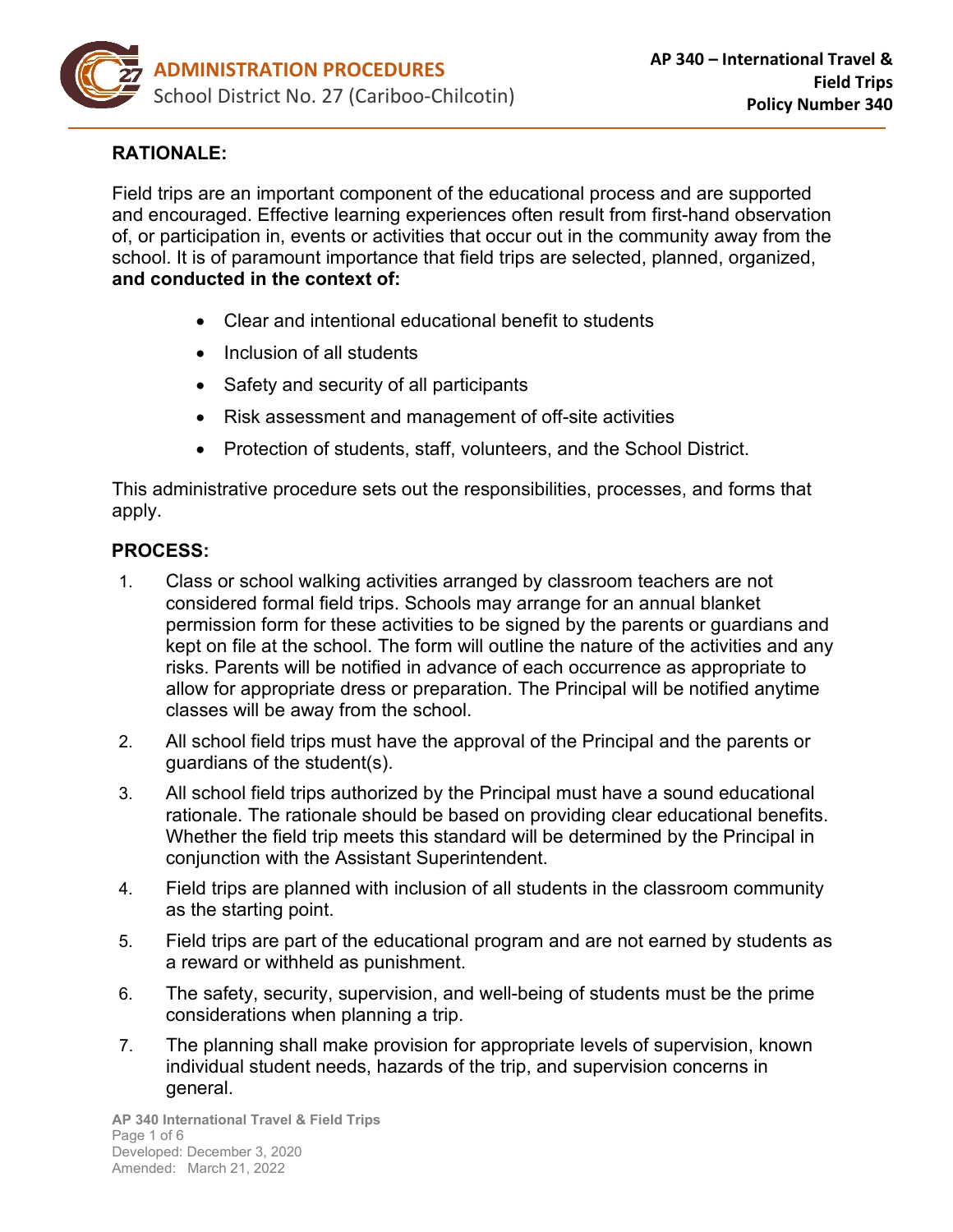

- 8. Field trips requiring Board or Superintendent approval will be submitted by the Principal, using the appropriate form with all required attachments, and in accordance with the stated timelines (below).
- 9. The school's code of conduct and rules apply during all trips.
- 10. Principals must ensure that suitably qualified employees and approved volunteers are selected for supervisory responsibilities.
- 11. On field trips all students and chaperones are under the direction of the teacher in charge.
- 12. Where the sponsor/chaperone's costs will be borne in whole or in part by the students, this arrangement must be made known to parents and students before any monies are collected.
- 13. Parents or guardians must be notified of the supervisory arrangements in place.
- 14. Parents or guardians must be notified of the travel arrangements and provide approval prior to travel.
- 15. For overnight travel, adult chaperones, sponsors, or coaches of the same gender as the students must accompany the group. Each must have successfully completed a criminal reference check.
- 16. In situations where there is potential danger or moderate to high risk it is expected that students will remain under direct adult supervision.

### **2. APPROVAL & PERMISSION FORMS:**

Field trips require parent permission slips which, for legal purposes, must be kept on file for 5 years following the trip.

Schools will use the district templates provided:

- 1. Schools will use the parent permission & acknowledgement of Risk forms provided
- 2. Field Trip Application (*[FORM AP\\_341](https://sd27storage.blob.core.windows.net/media/Default/medialib/apf_341_field-trip-application-form.9e57364503.pdf) to be used for all trips)*
- 3. Low and Moderate Risk Day/Overnight Field Trip Parent Permission and Acknowledgement of Risk *[\(FORM AP\\_342](https://sd27storage.blob.core.windows.net/media/Default/medialib/apf_342_low-moderate-risk-day-overnight-field-trip-parent-guardian-acknowledgement-of-risk.57385a2712.pdf))*
- 4. High-Risk Field Trip Parent Permission and Acknowledgement of Risk *[\(FORM](https://sd27storage.blob.core.windows.net/media/Default/medialib/apf_343_high-risk-field-trip-form.4caca52713.pdf)  [AP\\_343](https://sd27storage.blob.core.windows.net/media/Default/medialib/apf_343_high-risk-field-trip-form.4caca52713.pdf))*
- 5. Skiing Snowboarding Parent Permission and Acknowledgement of Risk *[\(FORM AP\\_344](https://sd27storage.blob.core.windows.net/media/Default/medialib/apf_344_skiing-snowboarding-parent-guardian-acknowledgement-of-risk-fillable.38067a4287.pdf) (only requires this form and not Form AP\_342\_)*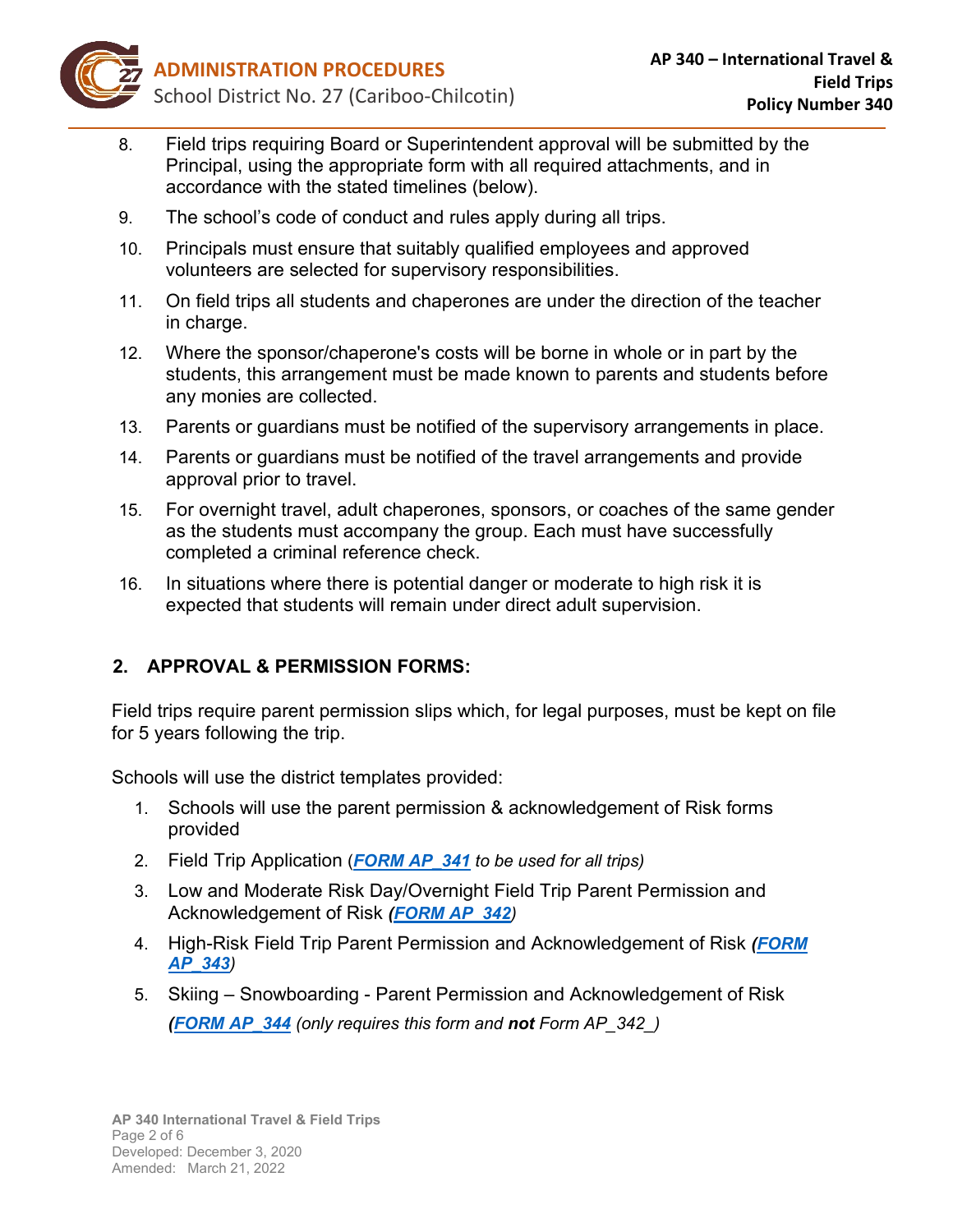

Schools will include the following information on the forms:

- 1. The activities and date(s)
- 2. Transportation arrangements
- 3. Supervision arrangements
- 4. Costs if any
- 5. What to bring
- 6. A description of known risks associated with the activity
- 7. A statement of educational objectives and a description of how the activity is related to the curriculum.
- 8. Other considerations or relevant information

Pre-approval for all trips must be obtained within the appropriate timelines. Trip approval may be considered with less notice in emergent circumstances but the reasons for late submission must be clearly stated in the application.

| <b>Type</b>                              | <b>Approval</b>               | <b>Notice</b> |
|------------------------------------------|-------------------------------|---------------|
| <b>In-District</b>                       | Principal                     | 2 weeks       |
| Low risk                                 | Principal                     | 2 weeks       |
| Out-of-District                          | Superintendent or<br>Delegate | 1 month       |
| <b>Moderate Risk Activity</b>            | Superintendent or<br>Delegate | 1 month       |
|                                          |                               |               |
| <b>Special Field Trips</b>               | <b>Approval</b>               | <b>Notice</b> |
| <b>Student missing 5</b><br>or more days | <b>Board</b>                  | 3 months      |
| International                            | <b>Board</b>                  | 10 months     |
| Out-of-Province                          | <b>Board</b>                  | 3 months      |

**Note:** *Extra-curricular sports travel in or out of district in BC is approved at the school level.*

#### **3. RISK**

Principals are responsible for the school level assessment of the activities planned for a field trip with respect to the level of risk involved, and for ensuring that the proper level of approval is obtained.

**AP 340 International Travel & Field Trips** Page 3 of 6 Developed: December 3, 2020 Amended: March 21, 2022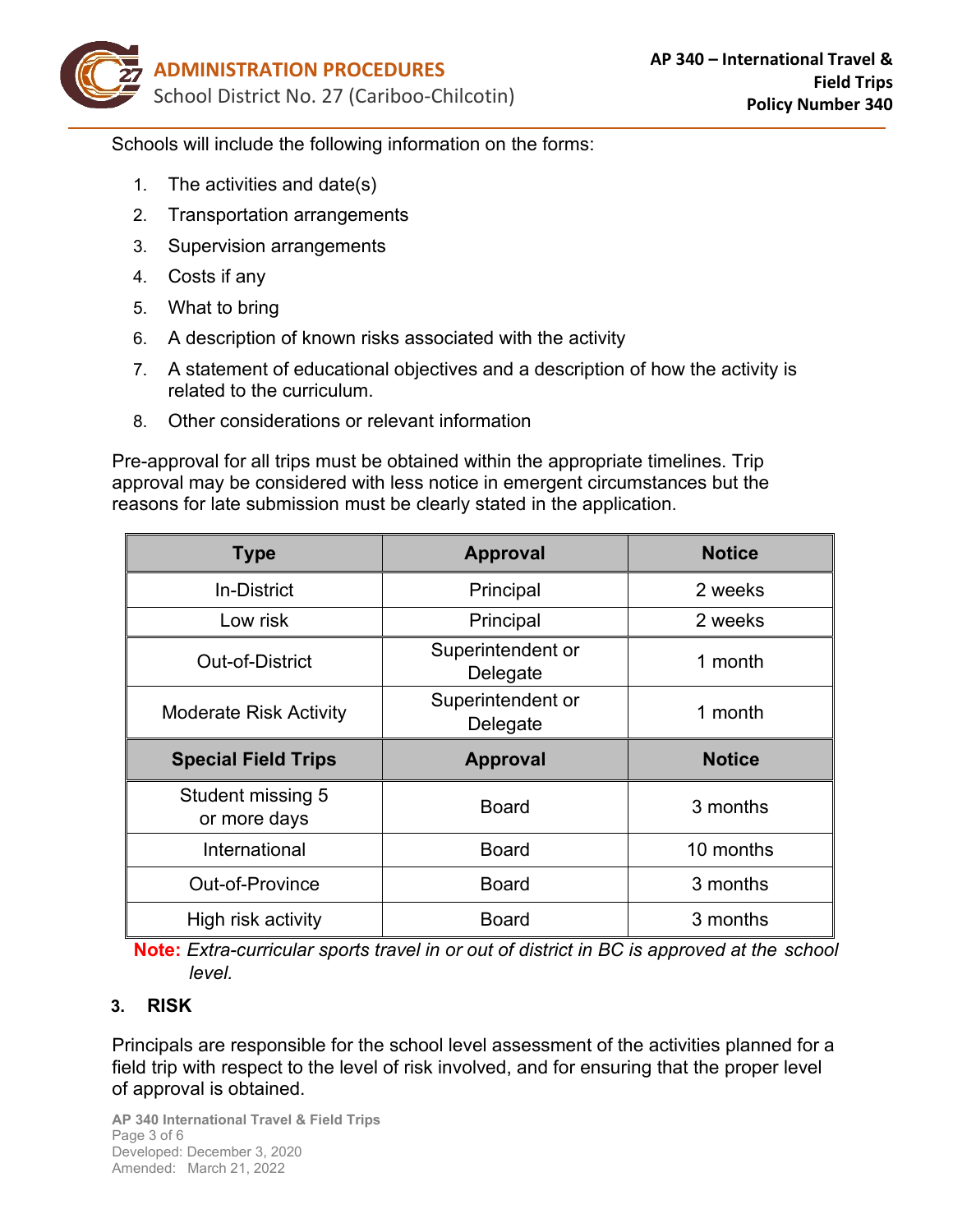

When, in the opinion of the Principal or Assistant Superintendent, there are high risks involved in a field trip, a meeting must be held with parents to discuss the trip and obtain their input. When such a meeting is held, parents not in attendance must be individually contacted by a school staff member to discuss the trip prior to the school accepting written consent from them.

| Low                     | <b>Moderate</b>              | <b>High</b>                  |
|-------------------------|------------------------------|------------------------------|
| Camping overnight in    | Students overnight in tents; | High probability or frequent |
| permanent structures    | occasional bear / cougar     | reports /sightings of bears, |
|                         | sightings                    | cougars                      |
| Boat trips on chartered | Canoe trip on flat water on  | Crossing large lakes, ocean  |
| service                 | smaller body of water        | kayaking/canoeing            |
| Nature hike on          | Hiking on steeper terrain,   | Mountain climbing- risk of   |
| groomed trails          | risk of injury associated    | serious injury or death      |
|                         | with a fall                  | associated with a fall       |
| Swimming in guarded     | Students swimming at lake    |                              |
| pool                    | with lifeguard present       |                              |
| Skating at arena        | Skating on Lake              |                              |
| Cross country skiing    | Downhill skiing              | Backcountry skiing           |
| Bike ride in            | Mountain biking              | Adventure sports - zip line, |
| neighbourhood of        |                              | parachuting, river           |
| school                  |                              | rafting/kayaking             |

# **Examples of Risk Associated with Activities**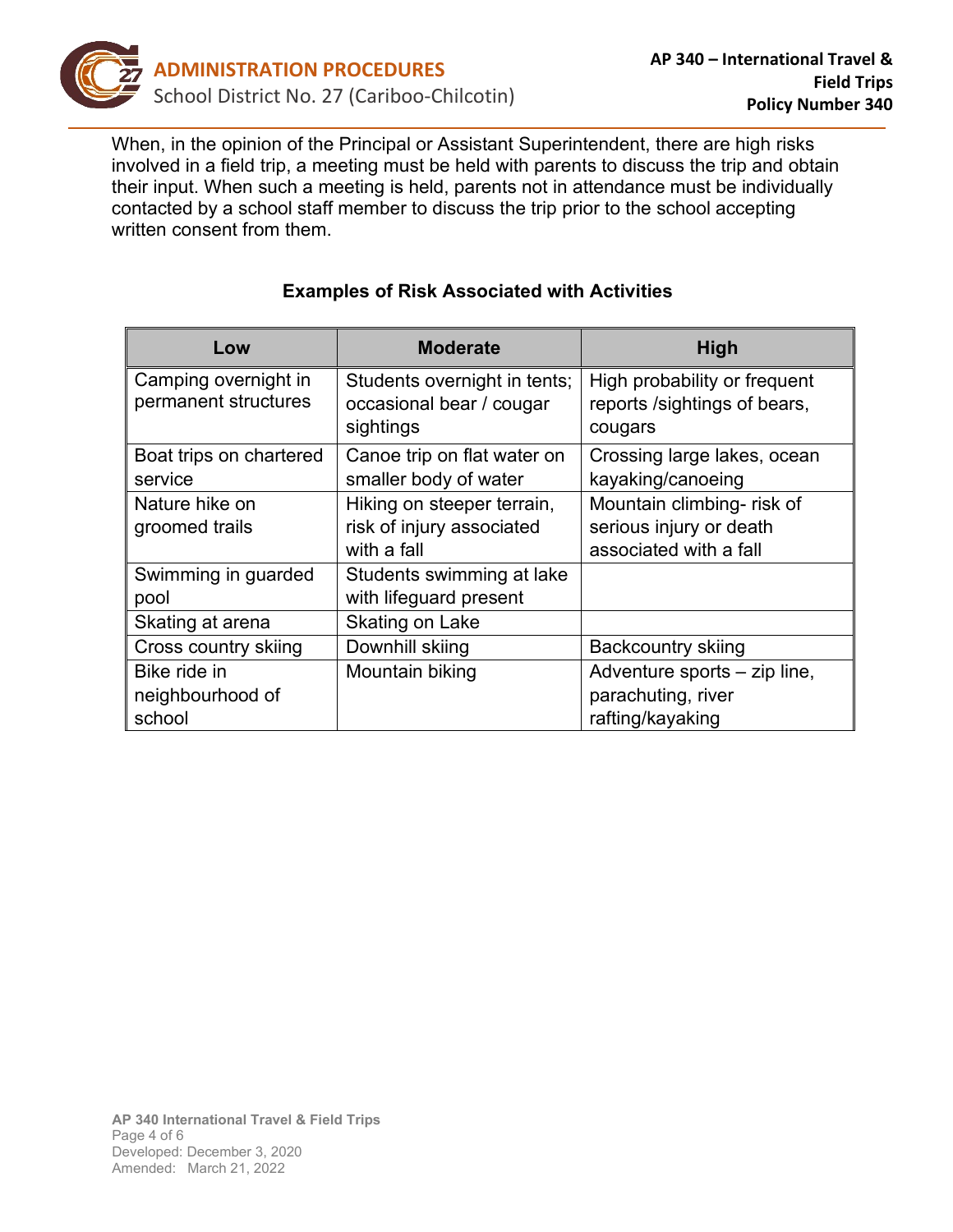

### **4. EXTENDED, OUT-OF-PROVINCE OR HIGH RISK**

Field trips including extended travel (where students miss five or more school days), out-of-province travel (including international) or trips with high-risk activities require Board approval. These are considered special trips.

When planning is in the early stages for international trips, written application for approval in principle should be submitted to the Board. Approximate details regarding all travel arrangements should be submitted at least 3 months prior (10 months for international) with a request for final approval.

The school Principal is responsible for assessing and approving details and protocols associated with the field trip. These responsibilities will include, though not necessarily limited to, defining:

- **4.1 Supervision:** lead supervisor; chaperones and appropriate adult-to-student ratios (given risk assessment); parameters, roles, and responsibilities of chaperones; level of supervision increases as particular locations have a higher safety or risk assessment.
- **4.2 Finance:** funding sources and expenditures; financial report to Secretary-Treasurer outlining funding sources, expenditures, supervision financing details, cost to students and details on any corporate incentives offered.
- **4.3 Educational Purpose:** rationale for field trip as it relates to destination(s), itinerary, and activities in association with curriculum or school activities; rationale for duration and timing during instructional time.
- **4.3 Risk & Liability:** which field trips are the school/district's liability and which field trips are the personal/private organization's liability. Other factors are associated risk levels and necessary insurance requirements.
- **4.4 Permission:** protocols for parent permission and communication before consent is provided by parent:
	- Low to moderate risk: permission form must clearly outline the details and safety, or risk factors associated with the field trip
	- High risk: supervisors must meet with parents to outline details of field trip and the safety or risk factors associated with the field trip. Parents who do not attend the meeting must be followed up with prior to them providing permission.
- **4.5 Timing:** loss of instructional time.